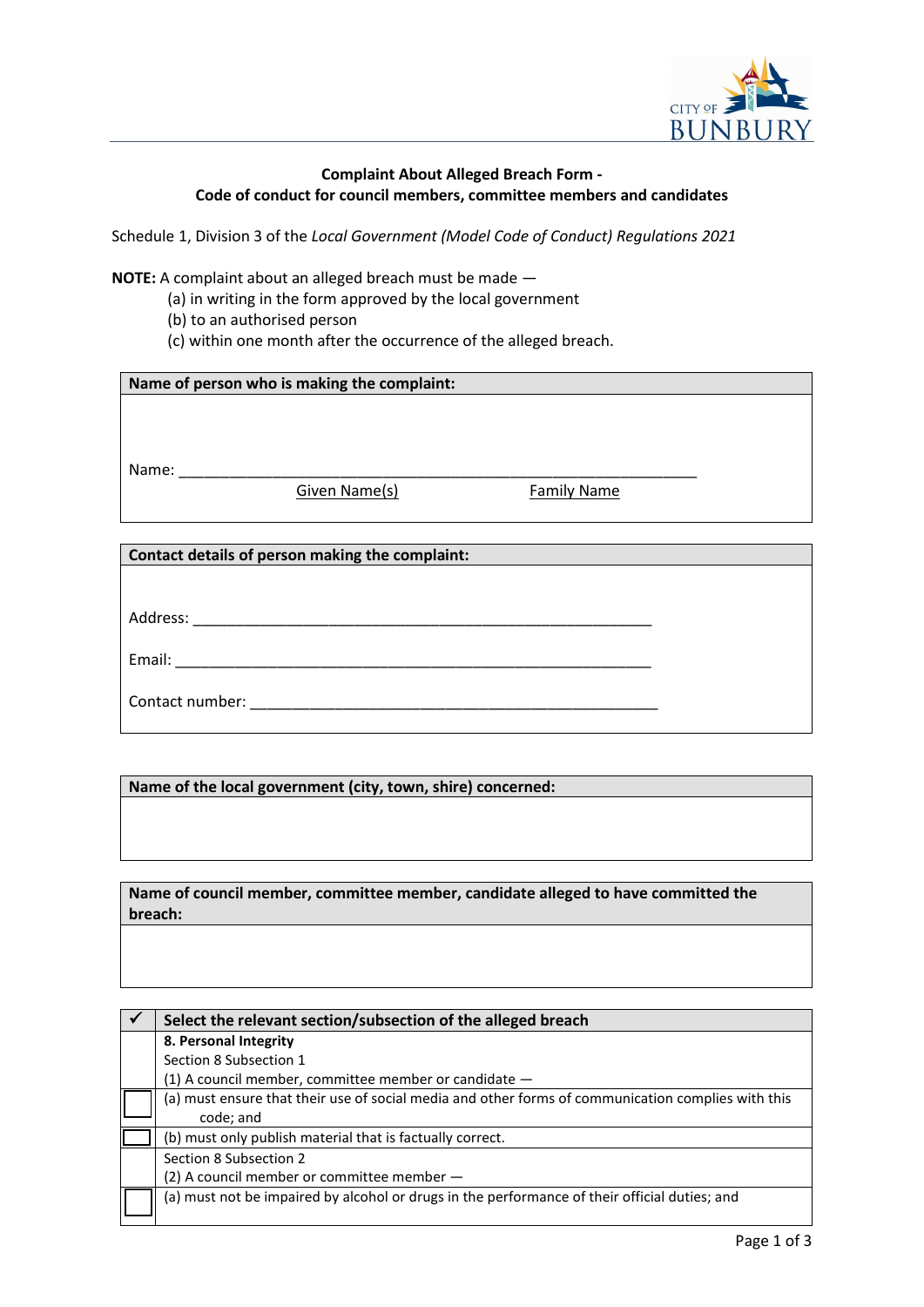| Select the relevant section/subsection of the alleged breach                                                                                                                                                  |
|---------------------------------------------------------------------------------------------------------------------------------------------------------------------------------------------------------------|
| (b) must comply with all policies, procedures and resolutions of the local government.                                                                                                                        |
| 9. Relationship with others<br>Section 9 Subsection<br>A council member, committee member or candidate -                                                                                                      |
| (a) must not bully or harass another person in any way                                                                                                                                                        |
| (b) must deal with the media in a positive and appropriate manner and in accordance with any<br>relevant policy of the local government; and                                                                  |
| (c) must not use offensive or derogatory language when referring to another person; and                                                                                                                       |
| (d) must not disparage the character of another council member, committee member or candidate<br>or a local government employee in connection with the performance of their official duties; and              |
| (e) must not impute dishonest or unethical motives to another council member, committee member<br>or candidate or a local government employee in connection with the performance of their official<br>duties. |
| 10. Council or committee meetings<br>Subsection 10                                                                                                                                                            |
| When attending a council or committee meeting, a council member, committee member or<br>$c$ andidate $-$                                                                                                      |
| (a) must not act in an abusive or threatening manner towards another person; and                                                                                                                              |
| (b) must not make a statement that the member or candidate knows, or could reasonably be<br>expected to know, is false or misleading; and                                                                     |
| (c) must not repeatedly disrupt the meeting; and                                                                                                                                                              |
| (d) must comply with any requirements of a local law of the local government relating to the<br>procedures and conduct of council or committee meetings; and                                                  |
| (e) must comply with any direction given by the person presiding at the meeting; and                                                                                                                          |
| (f) must immediately cease to engage in any conduct that has been ruled out of order by the person<br>presiding at the meeting.                                                                               |

**State the full details of the alleged breach. Attach any supporting evidence to your complaint form.**

|  |  | Date of alleged breach: |
|--|--|-------------------------|
|--|--|-------------------------|

09-Mar-2021